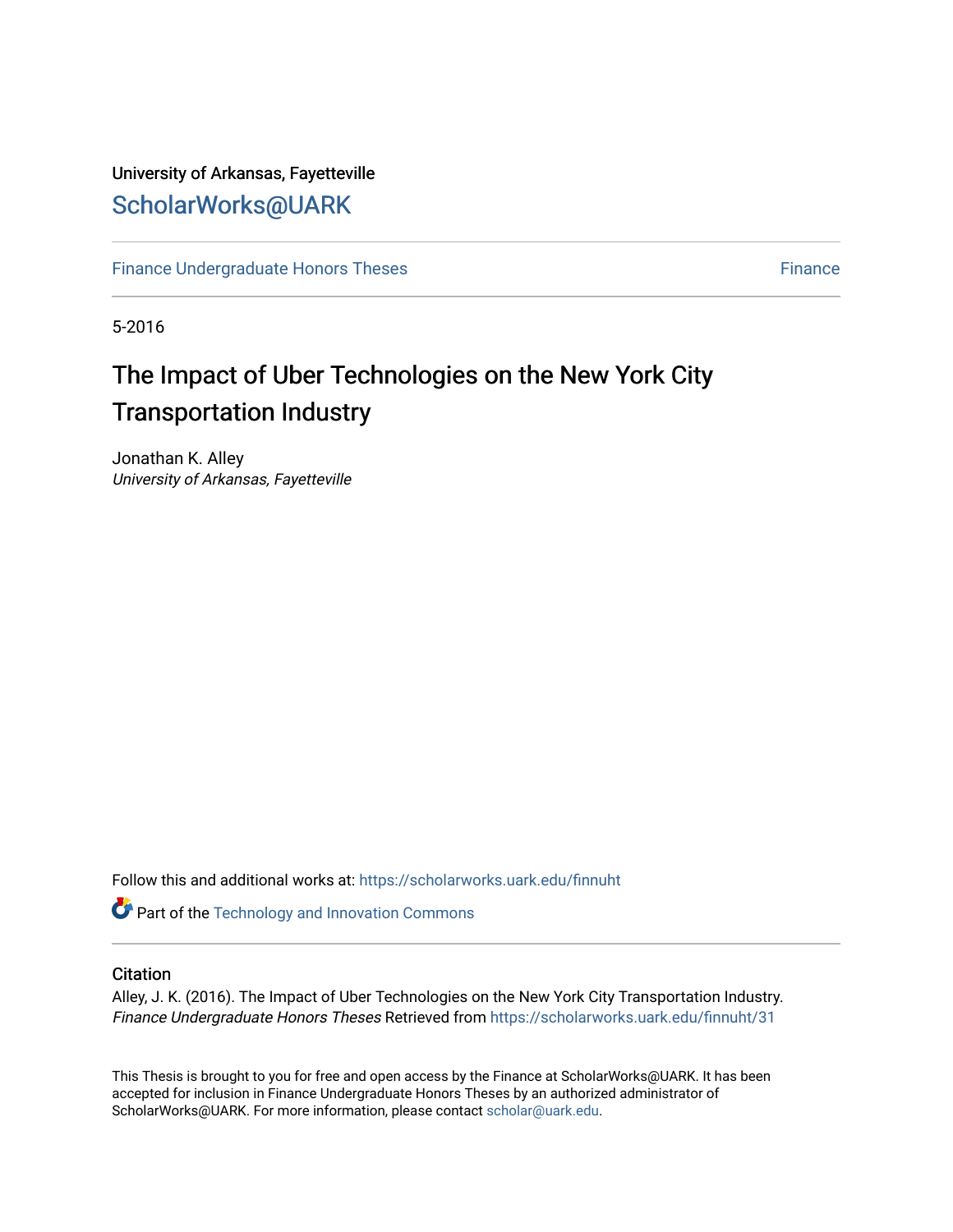The Impact of Uber on the New York City Transportation Industry

An honors thesis submitted in partial fulfillment of the requirements for the degree of BSBA, Finance.

By

Jonathan Alley University of Arkansas, Fayetteville BSBA Finance, 2016

Advisor: Michael Cawthon

May 2016

University of Arkansas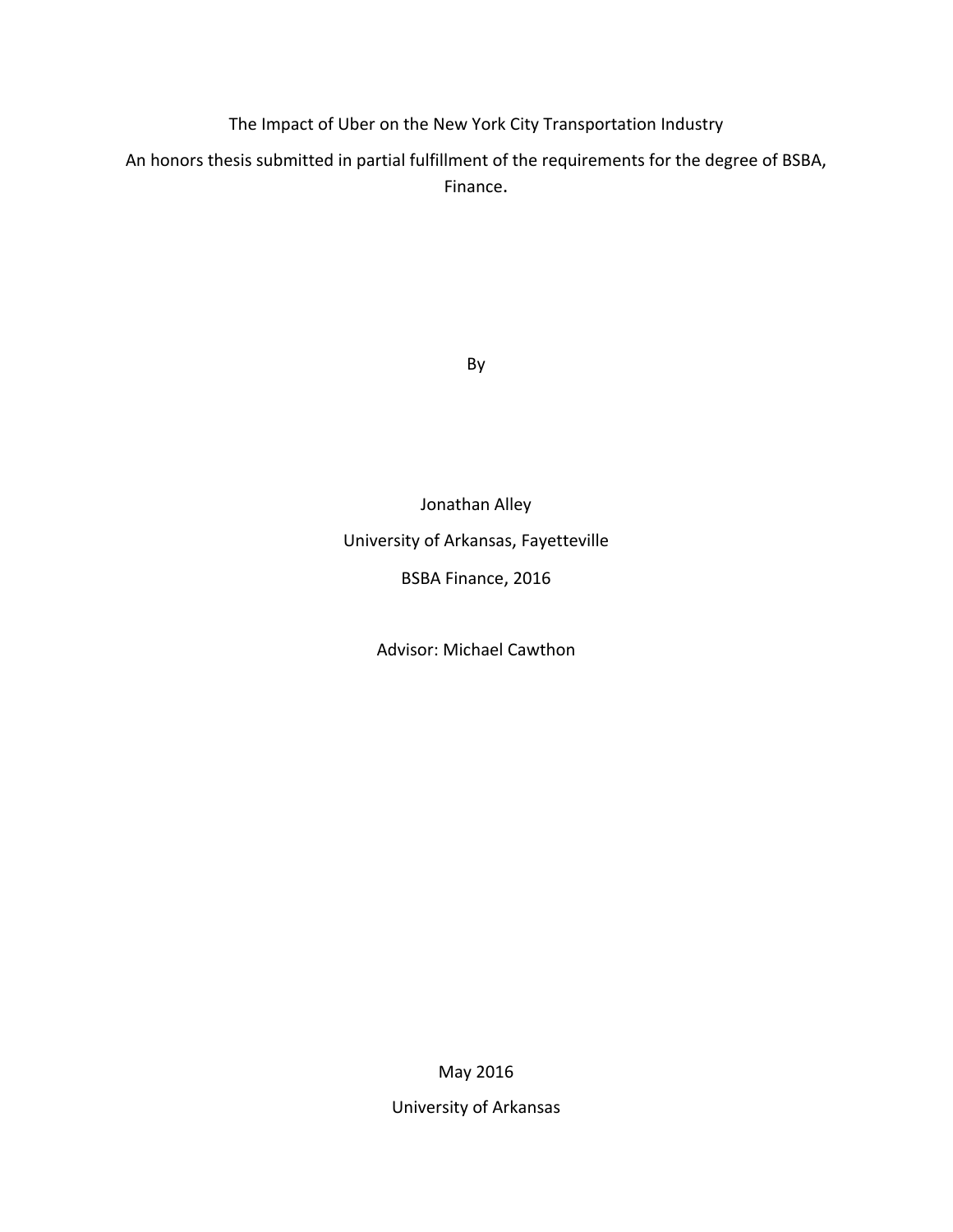### **ACKNOWLEDGMENTS:**

I would like to thank the faculty and staff of the University of Arkansas, and in particular, the faculty and staff of the Sam M. Walton College of Business.

I would also like to thank my thesis director, Michael Cawthon and second advisor, Dr. Andrew Brownback.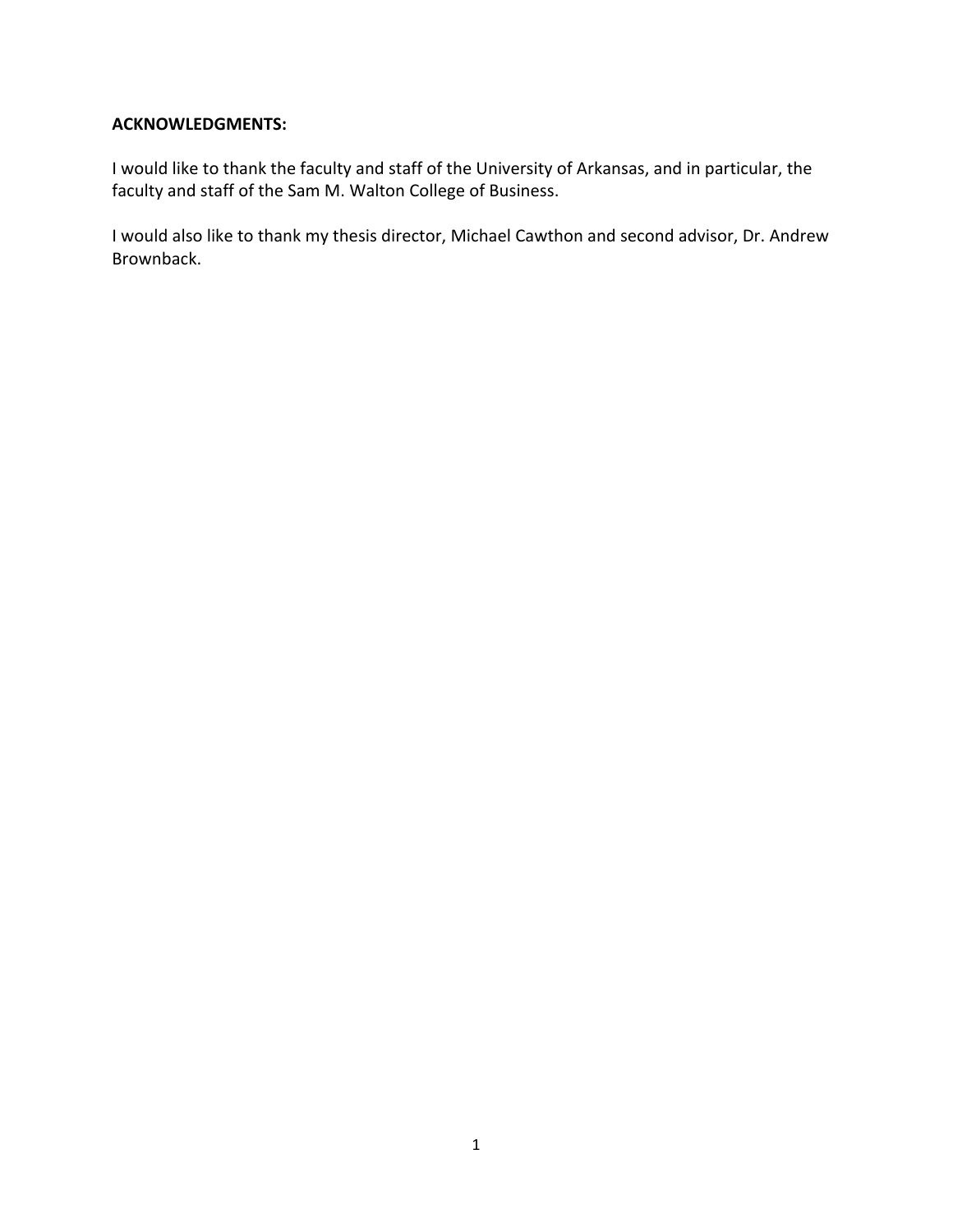### **Abstract**

Uber Technologies (Uber) is a mobile ride request company founded in 2009 by Travis Kalanick and Garrett Camp. Initially named "UberCab", the company began offering black car services in San Francisco via an iPhone app. Beginning in May 2011, Uber expanded to a new city each month, moving into New York City, Chicago, and Washington D.C that year. The company also expanded internationally in December 2011, moving into Paris. After only its first six months of operation, Uber had already gained nearly 6,000 users and done close to 20,000 rides. The company expanded to its first international city, Paris, in December of 2011. As of February 2016, the company operates in over 377 cities worldwide.

Uber has had a variety of economic impacts on the cities that it has moved into. This paper will focus primarily on the city of New York, New York and how Uber has changed the transportation industry there. The focus will be placed on 1) the decline in the price of taxi medallions, 2) the change in productivity and utilization of assets, 3) the inflow of new capital into the city, 4) the increased accessibility to affordable transportation for many in the city. Uber currently has over 90% market share in the smartphone-ride hailing application market, so it can be assumed that the majority of the effects discussed in this paper are by and large due to Uber, as opposed to much smaller competitors such as Lyft.

This honors thesis is approved for recommendation.

Faculty Advisor:

Michael Cawthon

Second Reader:

Dr. Andrew Brownback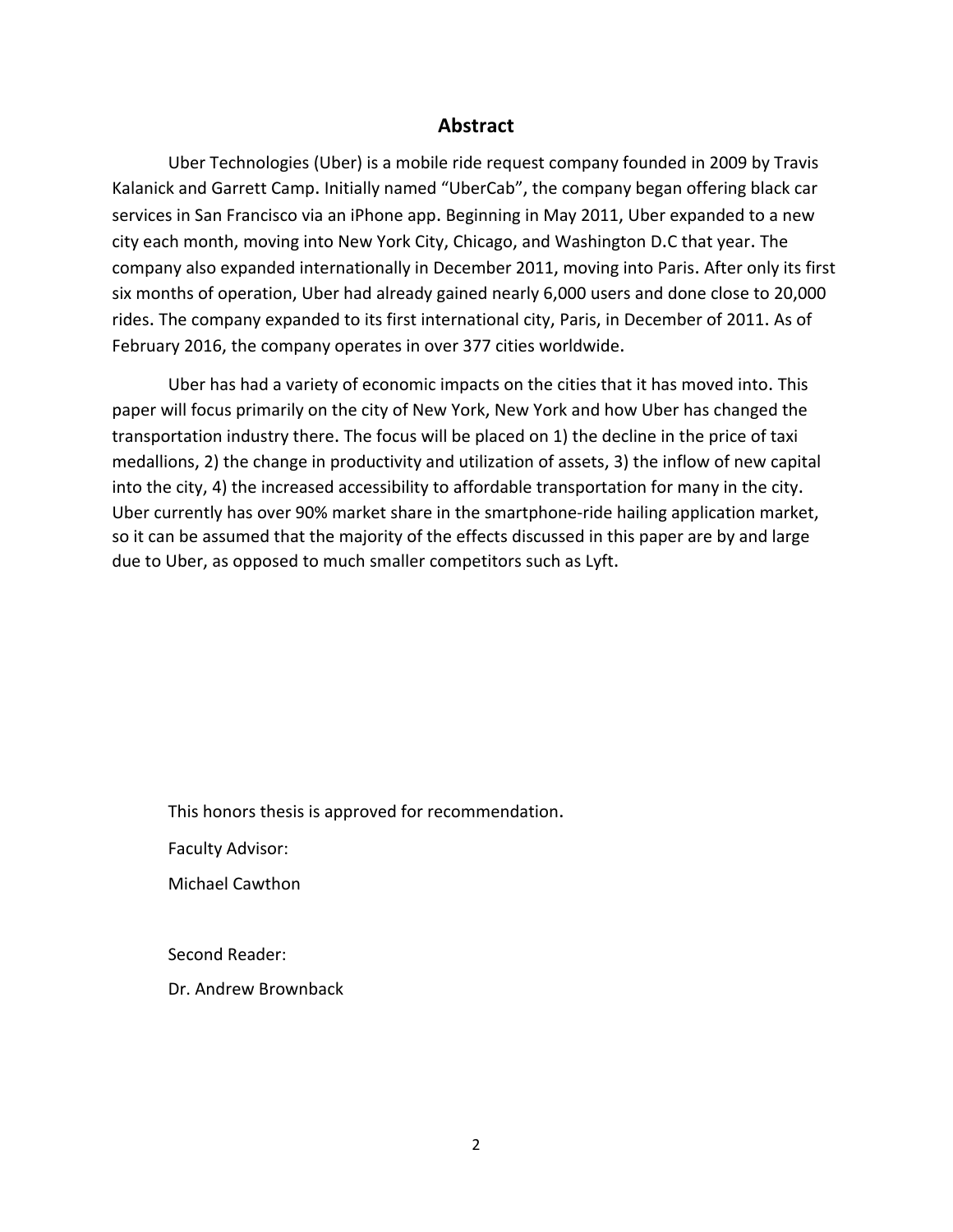### **Decline in Medallion Value**

Arguably the most demonstrable way that Uber has impacted the transportation sector in New York City is via the taxicab industry. Ever since Uber has arrived, the price of taxi medallions in New York has dropped quickly and considerably. According to the New York Post, Uber now has over 14,000 black and luxury vehicles in the five boroughs of New York, exceeding the amount of taxicabs (13,587) after only 4 years of operating in the city. Rides are increasing in the city by a factor of 4 times per year. Figure 1 details how dramatic the price decline of medallions has been, falling from just over \$1 million at the peak, to now approaching \$600,000 per medallion. This is a drop of over 30% in less than 3 years.



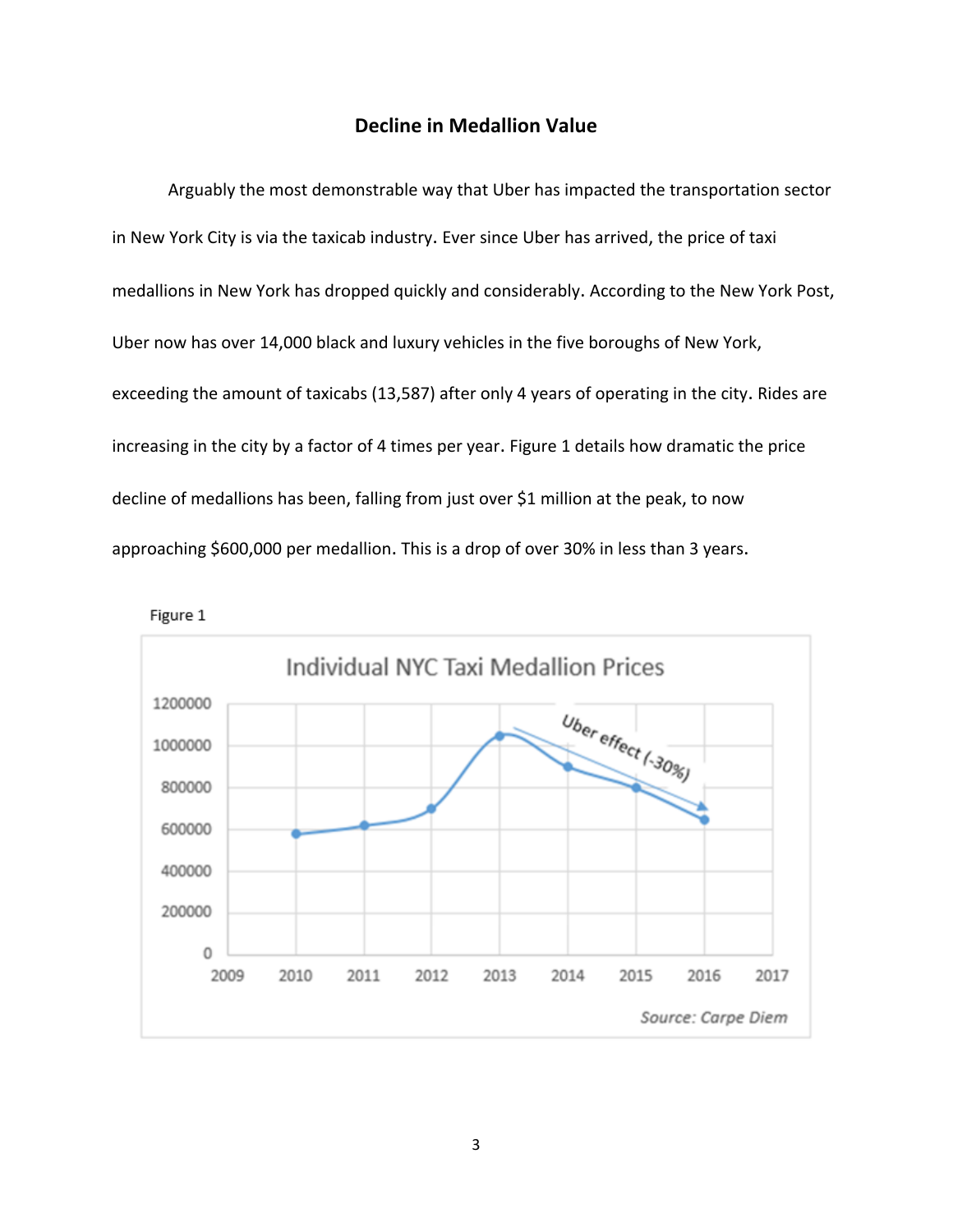Another interesting observation comes via CB Insights, comparing the valuation of Uber to Medallion Financial Corp. (NASDAQ: TAXI). Medallion Financial Corp. "engages in originating, acquiring, and servicing loans that finance taxicab medallions and various types of commercial businesses." Interestingly, the company's stock price has seen an even sharper decline than the price of medallions themselves, falling 49% since Uber raised an initial round of investing at a \$3.5B valuation. This is especially interesting considering that over 58% of taxi medallions in New York City are owned by corporate entities, whereas only one-third are owned by the actual cab drivers themselves. Uber is currently valued over \$60B, which makes the company worth more than the entire taxi cab market in the United States (valued at approximately \$11B). Figure 2 outlines the change in value of both companies over the past several years:



Figure 2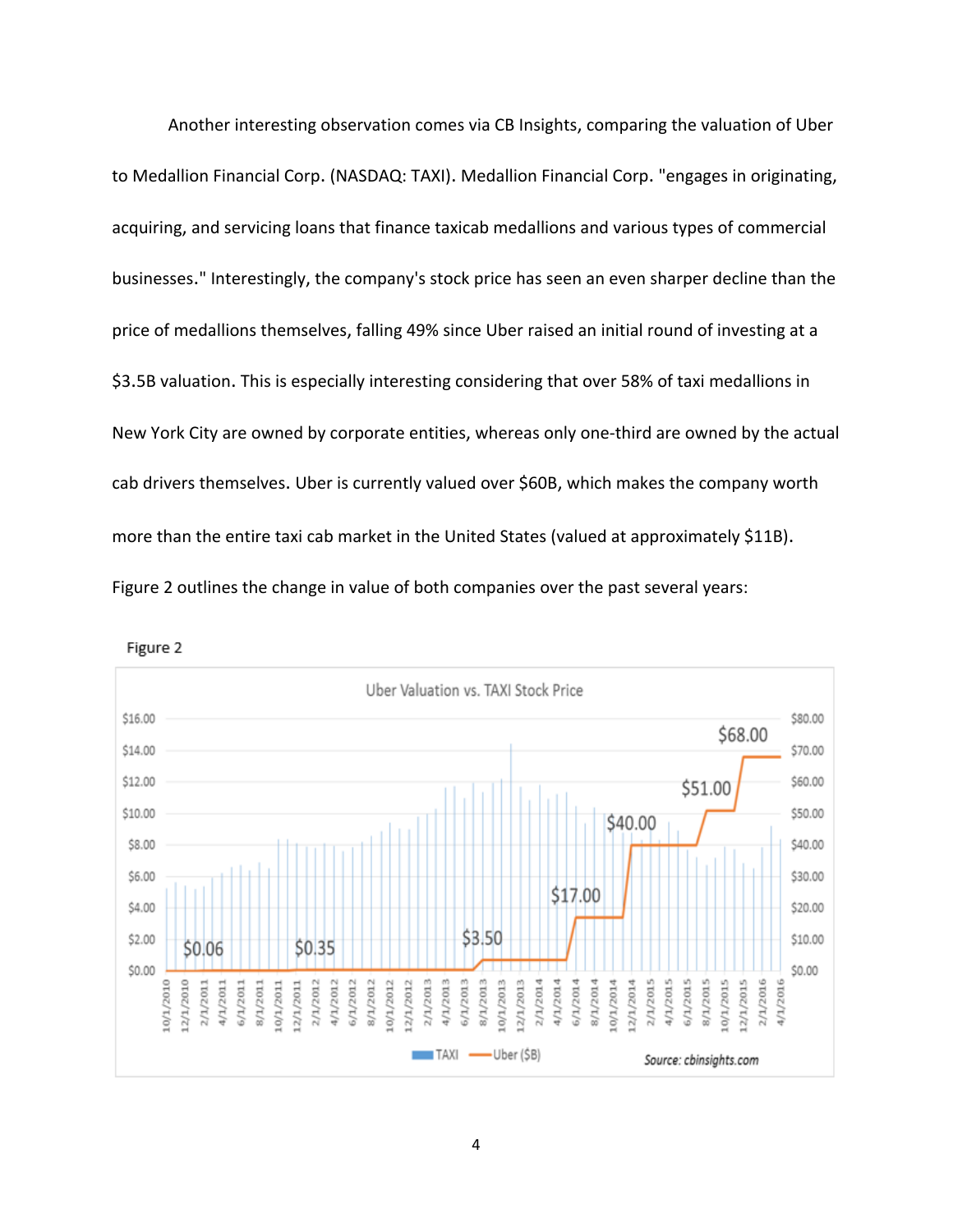### **Traffic Congestion**

Uber's presence in the city has led to concerns over increased traffic and congestion, an obvious economic headwind. However, an analysis done by the statistics source FiveThirtyEight indicates that rather than dramatically increasing the amount of pickups in the city, Uber is simply taking rides away from would-be taxicab riders and servicing areas that taxicabs do not normally reach. As Figure 3 outlines, rides from April – June of 2014 to the same time period in 2015 remained largely flat, increasing from 48 million to only 51 million. This is approximately a 6% increase year over year, which may seem substantial, but the majority of those rides came from the outer boroughs and places that are largely underserved by the current ride offering companies.

However, in the populous area of central and lower Manhattan, there was actually a net decrease in total pickups of approximately 12,000 over the same timeframe. Figure 3 outlines the fact that overall rides are remaining constant, while rides coming from yellow cabs are in decline.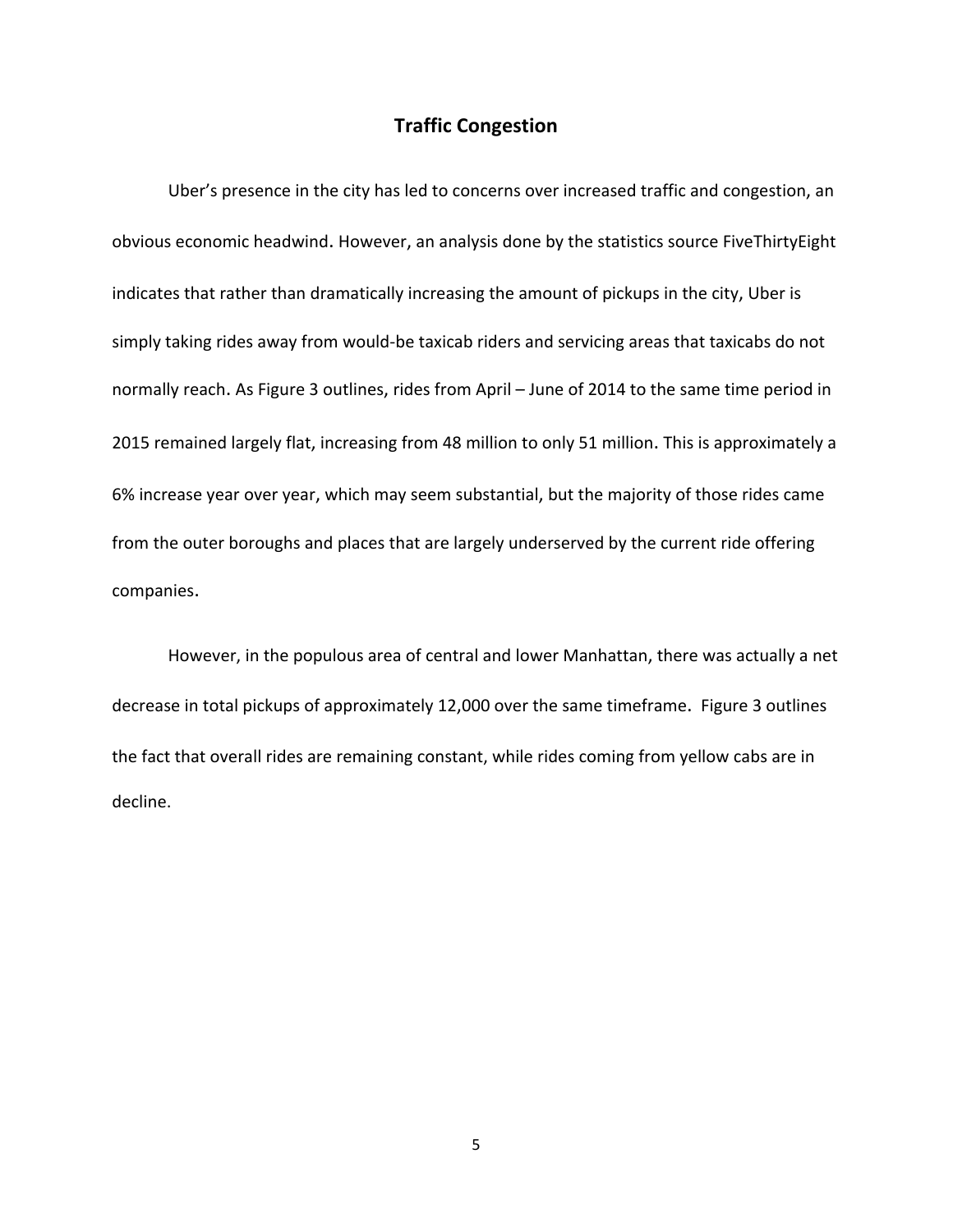Figure 3



Figure 4 details the almost perfectly correlated relationship of decreasing taxicabs with

increasing Uber rides in the city:

#### Figure 4

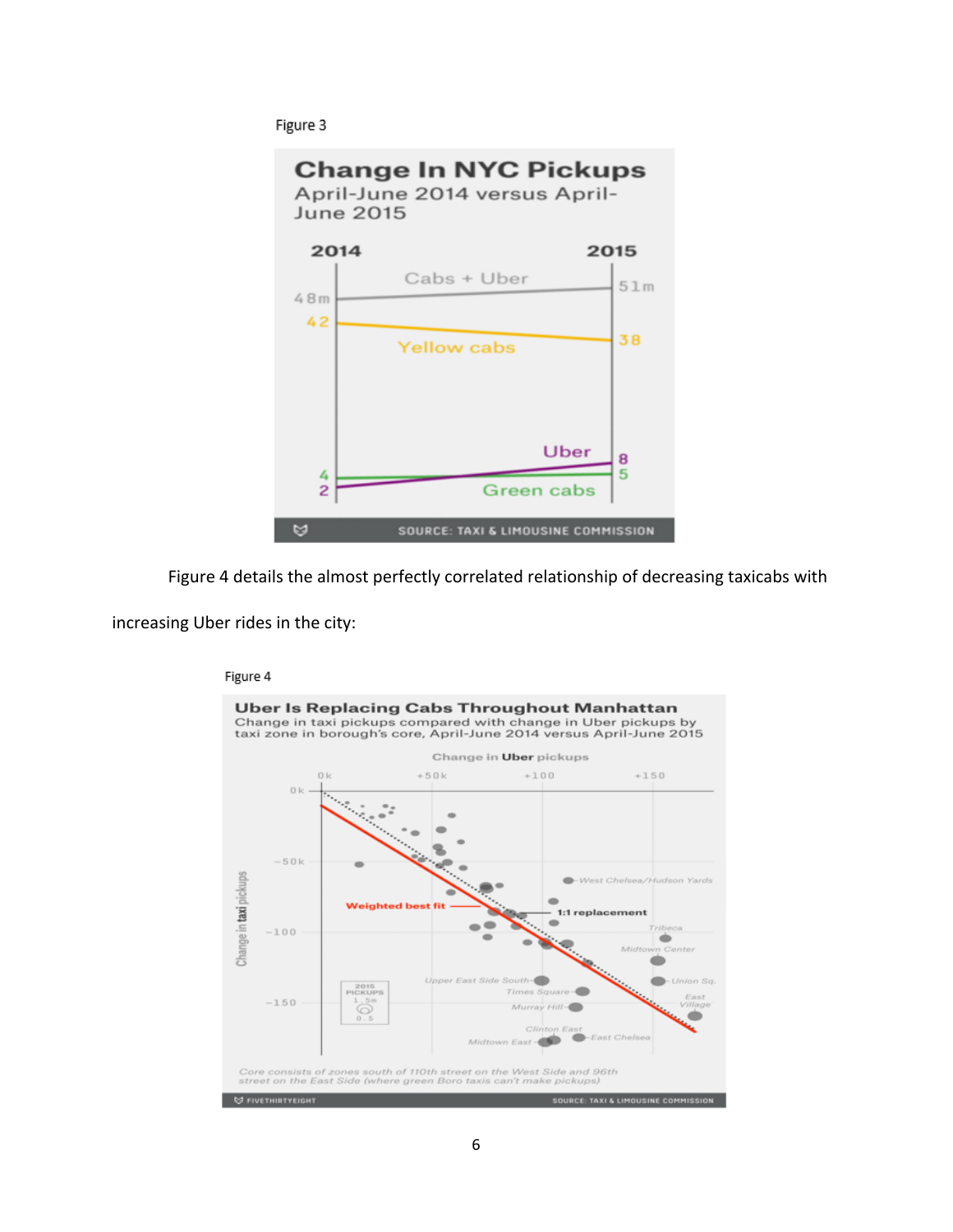From 2013 – 2015, Taxi pickups have dropped from over 14 million to about 12 million per month.

### **Increased Accessibility to Affordable Transportation**

As previously mentioned, much of Uber's growth in the New York City area has come on

the edges of the city, in more underserved and economically disadvantaged areas. A study

done by the Manhattan Institute found the following observations:

- In 2014, only 6 percent of yellow-taxi pickups were outside Manhattan or outside city *airports—compared with 22 percent for UberX.*
- In 2014, of UberX rides in noncore Manhattan and non-airport zip codes in December, 60 *percent* were in zip codes with median household income below the noncore Manhattan median—up from 54 percent in January.
- In 2014, in the 29 noncore Manhattan and non-airport zip codes with one or more UberX *pickups per household, neighborhoods served ranged from Greenpoint and Park Slope* where less than 5 percent of households are black—to Crown Heights and Harlem, where more than 75 percent of households are black.

As this data indicates, those who previously had little access or means of transportation

now have the access to a source of mobility that is affordable, which can have dramatic impacts in improving the lives of the people in these communities. Nearly 20% of African-American households, and 14% of Latino households live without a car. New York's population is over 50% black and Latino or Hispanic, which means that approximately 9,549,277 people in the more underserved boroughs of New York (Brooklyn, Queens, Bronx, Staten Island) do not live with a car and have been underserved by the taxicab industry. This coincides with the fact that an increasing number of jobs are moving away from the urban center of cities, into places that are less traversed by public transportation options. According to the Brookings Institute,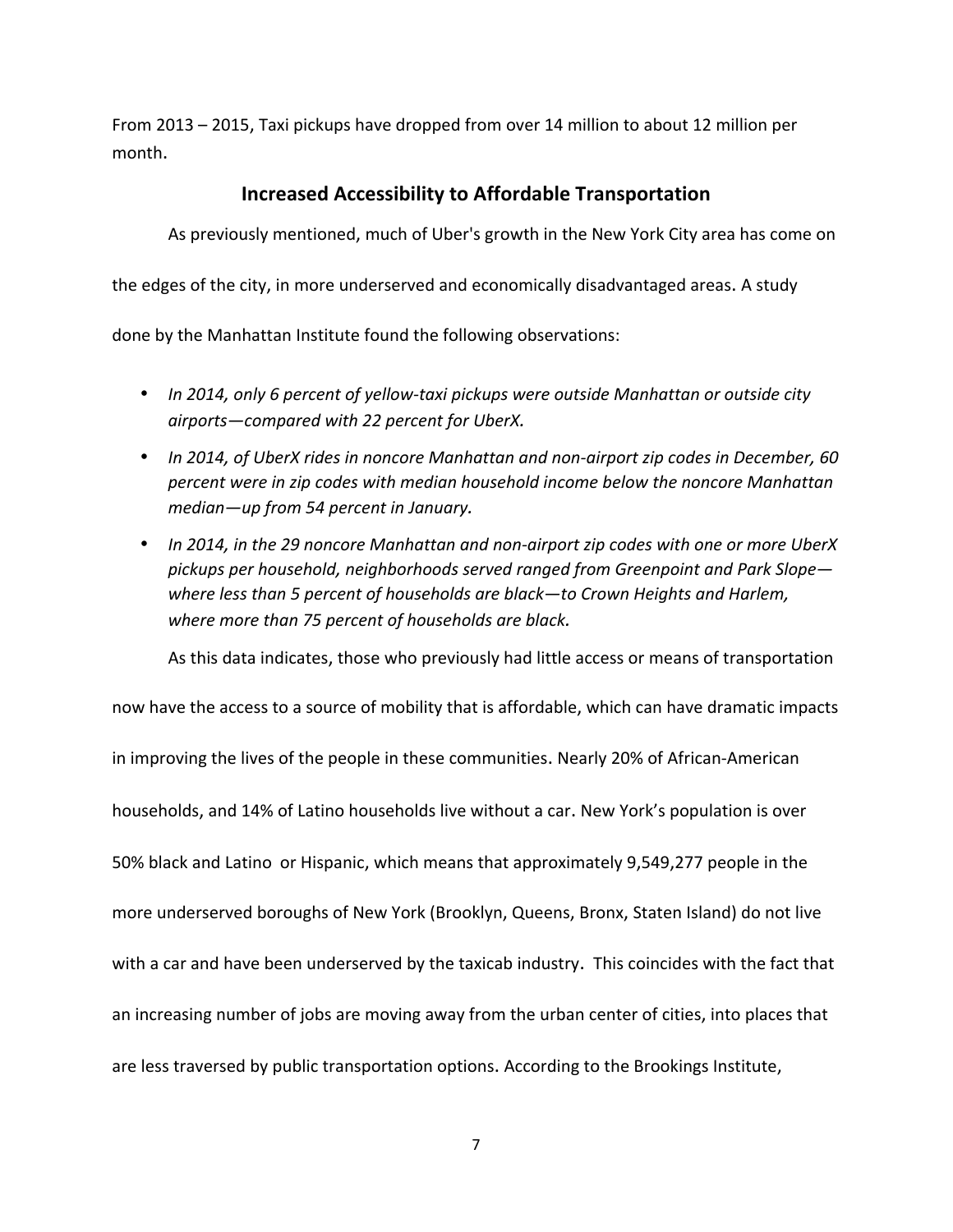approximately 45% of jobs in the 98 largest metro areas are located more than 10 miles from the core of the city. Uber's arrival has helped to increase accessibility to affordable transportation options for people living a considerable distance from public transportation options.

### **Cost Comparison**

Another factor to consider when comparing Uber with taxi is the cost for the consumer. Uber's cost structure is fairly similar to taxi and is as follows: a base rate, charge per mile, and charge per minute. However, the difference lies in the fact that taxi cabs charge riders per mile when moving and per minute when idling, i.e. when at a red light or stopped in traffic. Uber chargers per mile and minute, regardless if the car is moving or idle. Also, this comparison becomes even trickier when factoring in Uber's surge pricing when demand for rides surpasses the number of drivers on the street. Also, taxi drivers typically receive tips whereas Uber drivers are far less likely to. Figure 5 outlines the cost for a 10-minute, 5-mile trip and a 20 minute, 10-mile trip for each car service.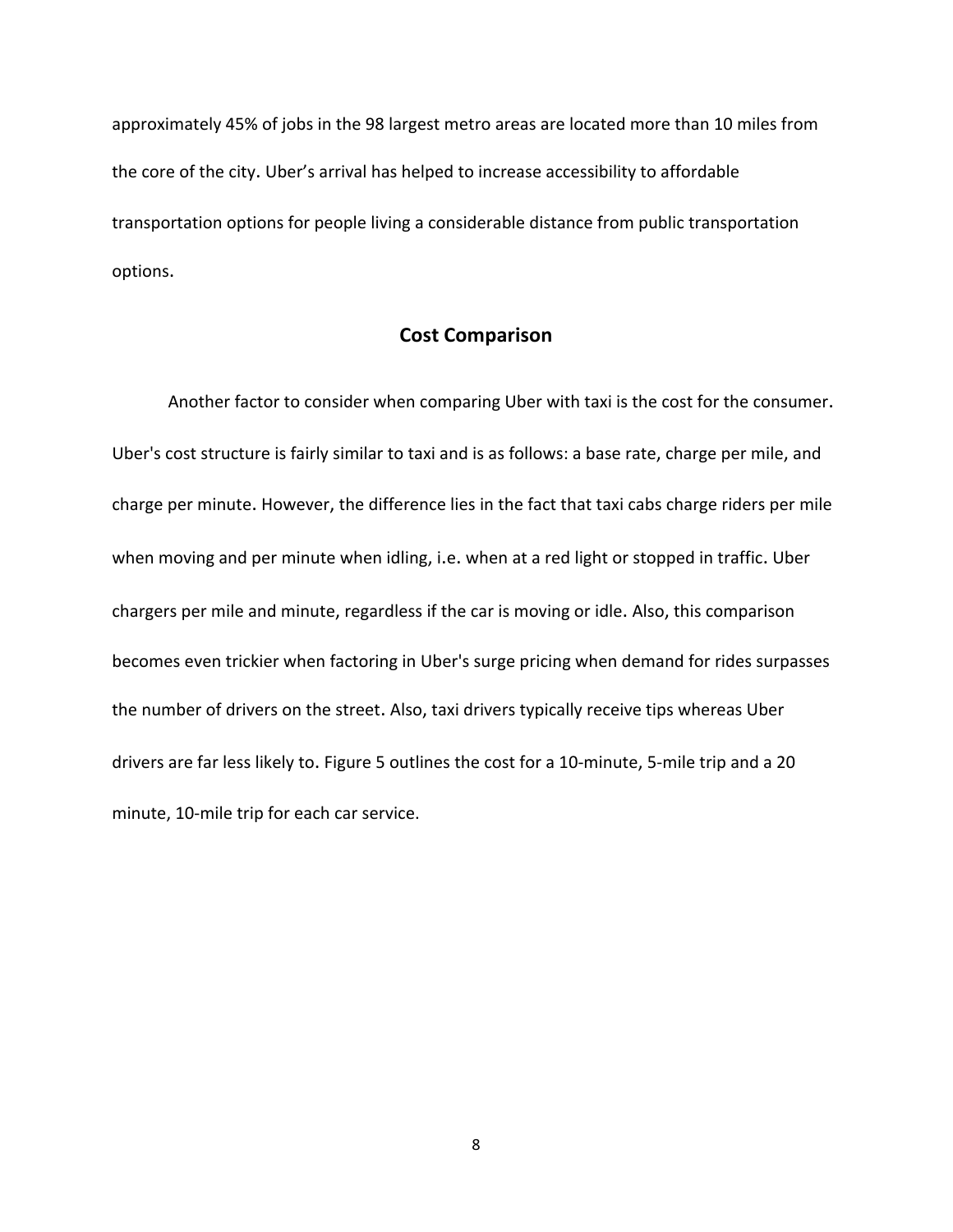



Another item to consider when making this comparison comes via the cost structure. Because Uber charges per mile and per minute constantly, whereas taxi charges per mile when moving and per minute when idle, Uber becomes the more affordable option as the speed increases over 20 miles per hour. However, when minutes idle time increases, then taxicab becomes the more affordable option.

There is also the opportunity cost via the time it takes to hail a taxi or Uber. According to the 2012 New York City Taxi and Limousine Commission Annual report, riders typically wait five to nine minutes for a ride. The average wait time for an Uber passenger in Manhattan is 2.25 minutes.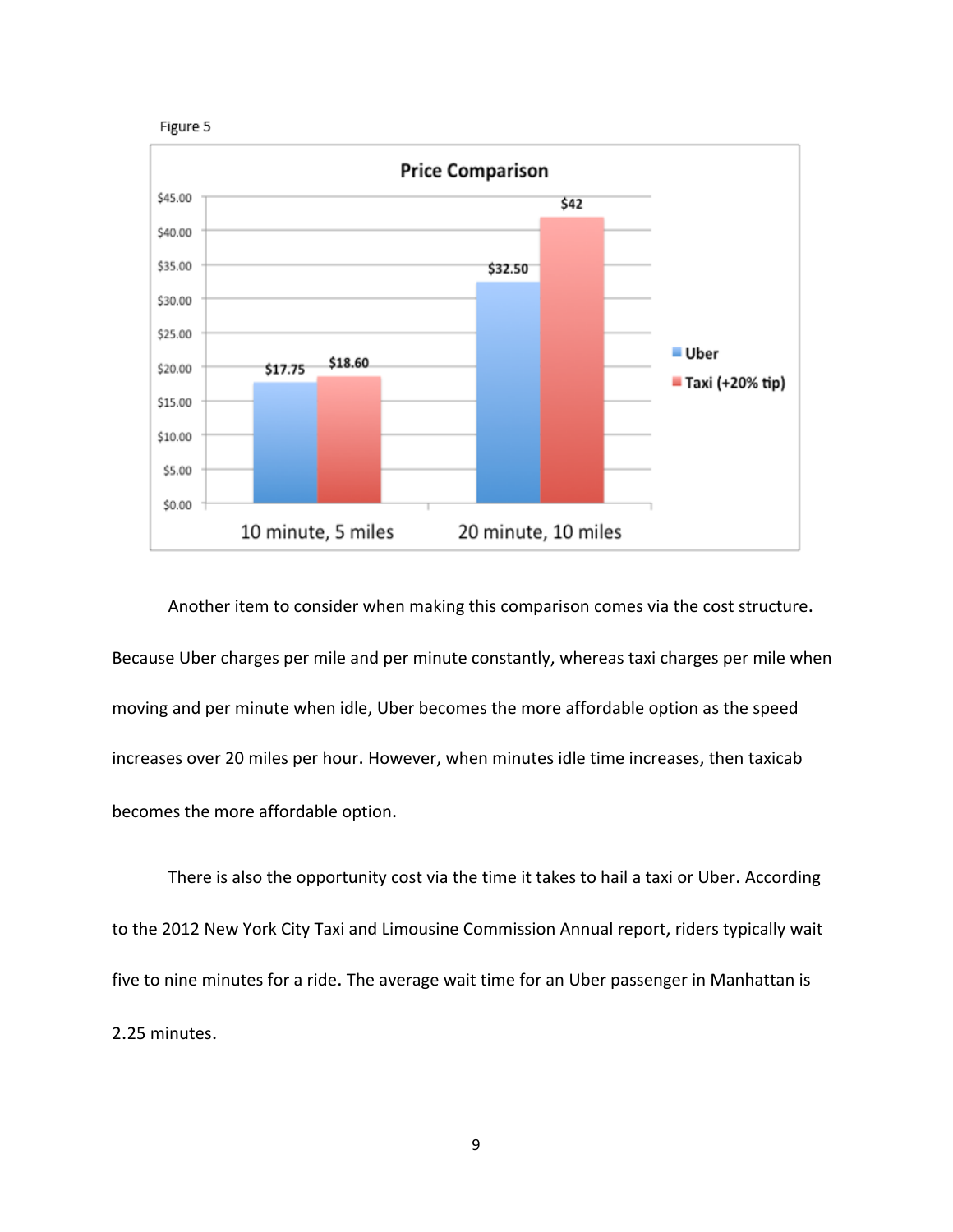Uber passengers also have the added cost benefit of not paying for the maintenance, insurance, and other expenses associated with owning their own vehicle. For example, people who typically use alternative forms of transit then their own vehicle save approximately \$1,400 per year.

### **Increased Income for Drivers**

In addition to helping the underserved gain access to transportation, Uber also employs many drivers in the New York City area. As previously mentioned, there are over 14,000 Uber drivers in New York City, all of which make some percentage of every ride they perform. According to data published by the company, Uber drivers on average (nationwide) make \$6 more per hour than taxi drivers and chauffeurs. However, in New York City, on average, drivers make \$30.35 per hour, as opposed to just \$15.17 per hour of taxicab drivers and chauffeurs.

|                               | <b>Earnings Per Hour or Hourly Wages</b>           |                                                          |
|-------------------------------|----------------------------------------------------|----------------------------------------------------------|
|                               | <b>Uber Driver-Partners</b><br>(Earnings Per Hour) | <b>OES Taxi Drivers and Chauffeurs</b><br>(Hourly Wages) |
| <b>BOS</b>                    | \$19.06                                            | \$12.31                                                  |
| CHI                           | \$16.20                                            | \$11.87                                                  |
| <b>DC</b>                     | \$17.79                                            | \$13.10                                                  |
| LA                            | \$16.98                                            | \$11.73                                                  |
| NY                            | \$30.35                                            | \$15.17                                                  |
| SF                            | \$23.52                                            | \$13.72                                                  |
| <b>BSG Survey Uber Market</b> | \$19.04                                            | \$12.90                                                  |

Figure 6

Source: For Uber Driver-Partners: Uber. Data aggregated at the driver-month level. UberX and UberBLACK driverpartner that drove at least one hour a week during the month of October 2014. For OES Taxi Drivers and Chauffeurs: OES from May 2013. OES average for all areas is weighted by total drivers by city. This was the most recently available data.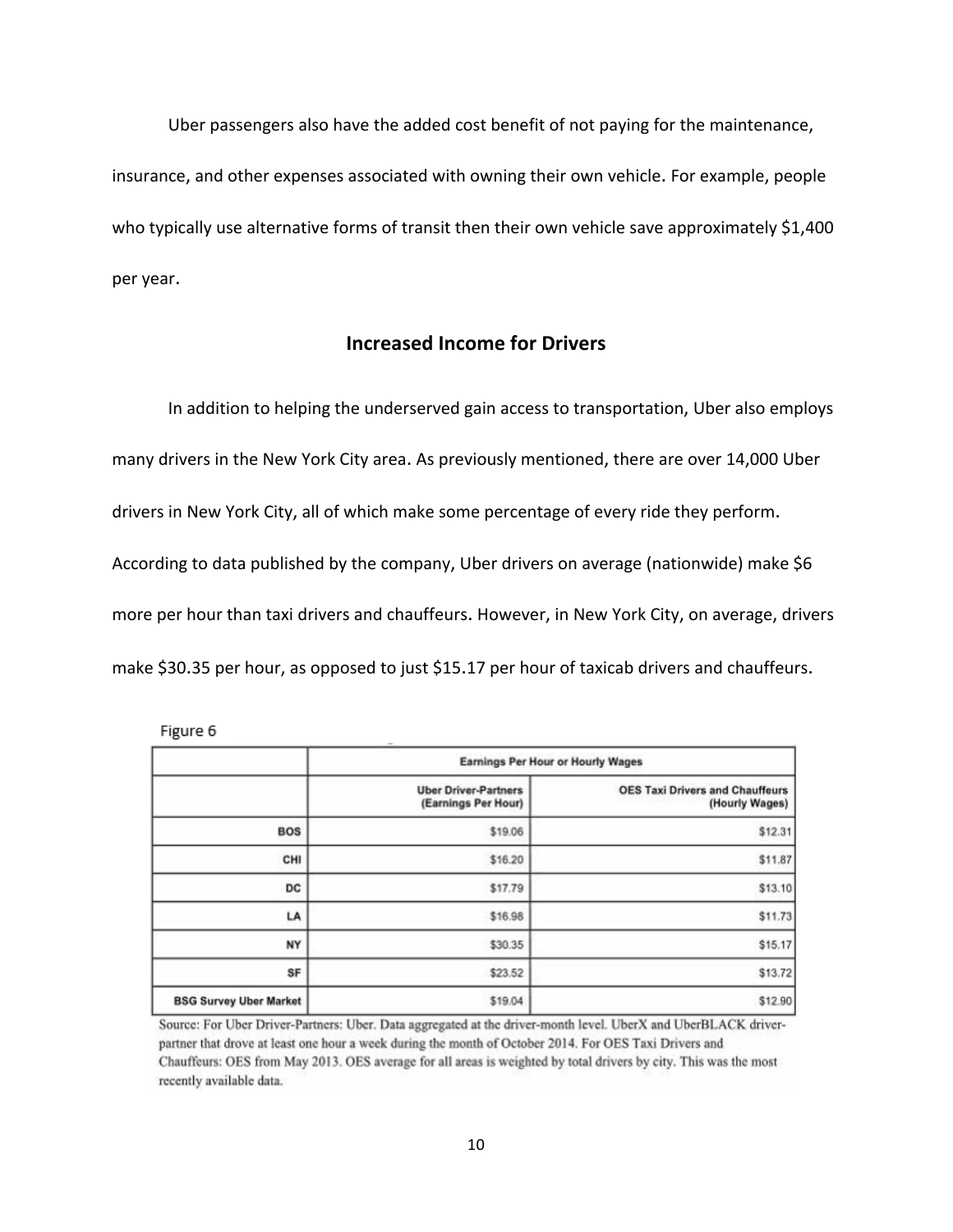The average income of Uber drivers in the New York City area is \$90,000 per year, prior to insurance, car maintenance, gas, and other operating expenses, which the driver must pay out of pocket. Conversely, the average taxi cab driver in the city makes about \$30,000 per year. Assuming that the majority of these roughly 14,000 drivers were formerly taxi cab drivers, that is an inflow of approximately \$60,000 per driver, or a gross total of over \$840 million in increased wages for these drivers. Figure 7 illustrates the decline in taxicab wages since the arrival of Uber.

Another interesting observation arises when the pay structure of each party is examined. For Uber, drivers make 80% of each fare, while the company makes 20%. For taxis, drivers must pay about one-third of gross income to the taxi company and get to keep the remainder. Due to this cost structure, we can project the revenue redistribution that is occurring from taxicab companies to Uber. Uber currently has approximately 21% of the total New York City ride-servicing market, which accounts for roughly \$400M in revenue, a large portion of which was, presumably, going to taxicabs, although much of Uber's revenue comes from servicing outer areas. Conservatively assuming that 70% of that is former taxi revenue, then Uber has taken \$280M in revenue from taxicab companies. Prior to Uber's arrival, drivers were taking home approximately 70% of that, or \$196M, but after Uber, drivers now keep 80% of that gross total, or \$224M. This amounts to redistribution from taxicab companies to Uber drivers of approximately \$28M.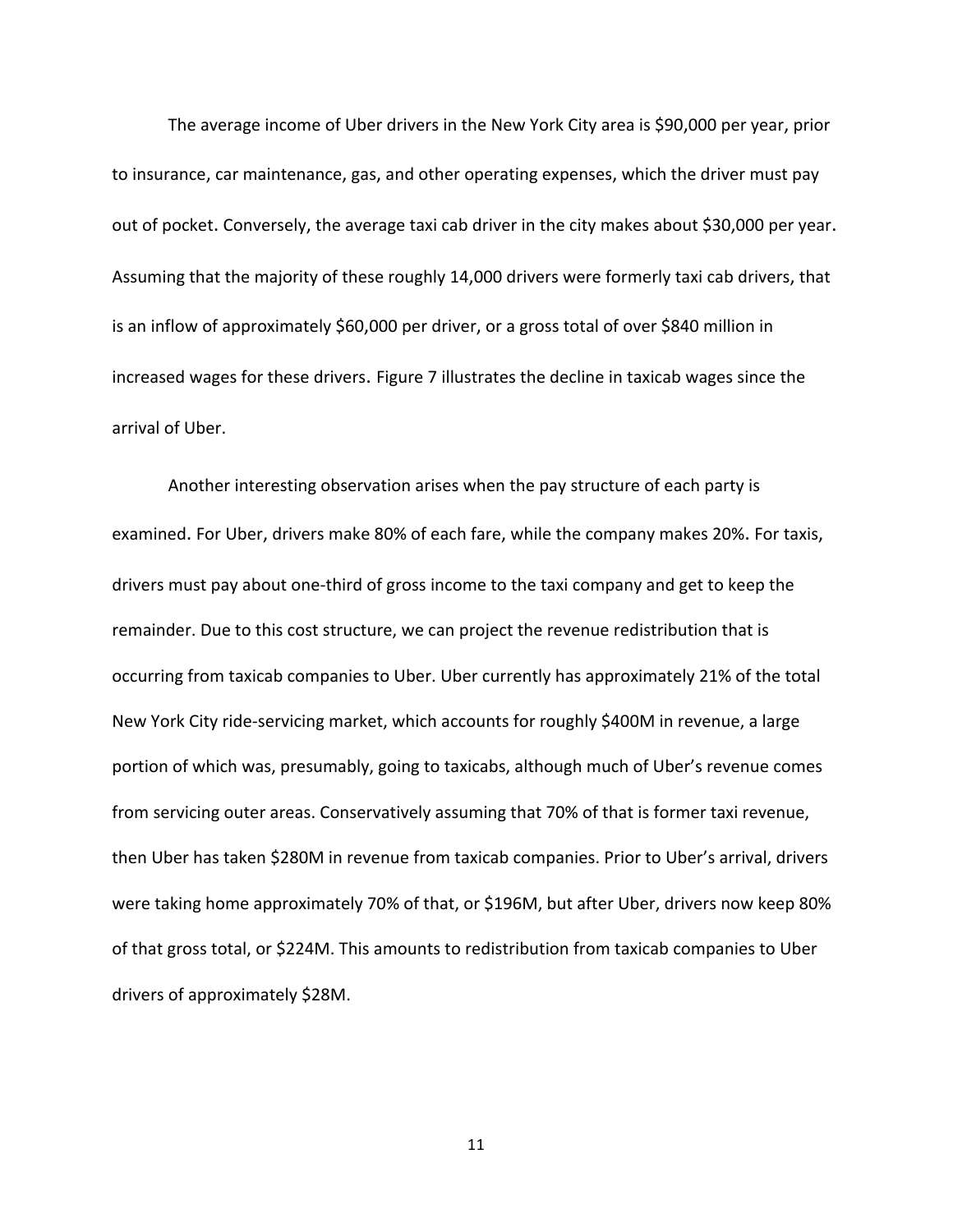Figure 7



### **Conclusion**

The data outlined in this paper leads to several conclusions. First, and most notably, Uber has had a material impact on the taxicab industry. The price of taxicab medallions has declined precipitously since the arrival of Uber in the city, by a factor of approximately 30% in 3 years. After only 4 years, the company has more cars on the streets of the city than there are taxi cabs. This contrast is also outlined when comparing the valuations of taxi companies with that of Uber. Another steady, albeit less dramatic, decline can be seen in the wages for taxicab and car drivers in New York since the arrival of Uber.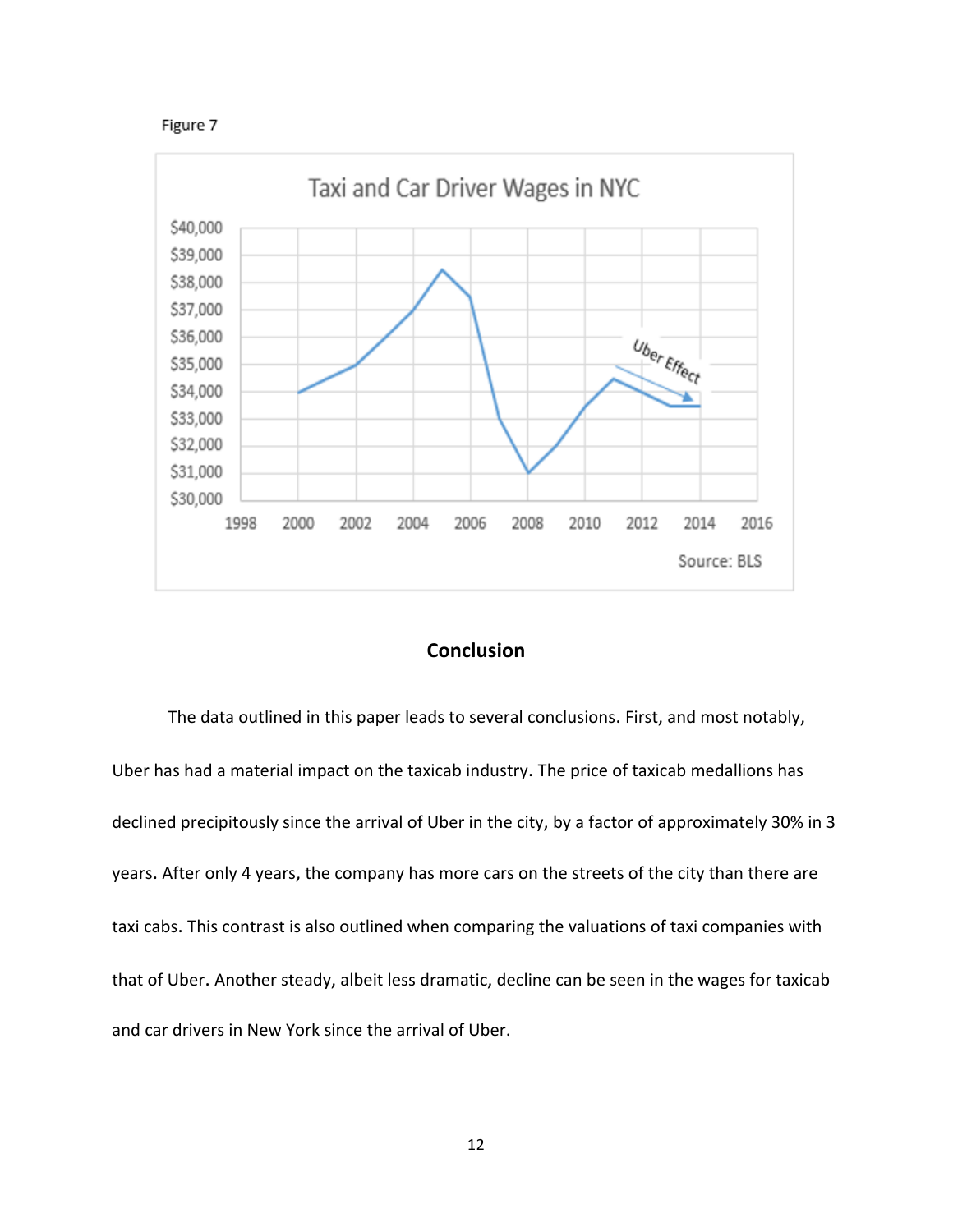A second conclusion that can be drawn from the data is that while Uber has provided an alternate transportation source for New York City passengers, it has not materially increased traffic congestion in the city. As opposed to simply adding massive amounts of traffic on to the streets of New York City, Uber has provided services to areas underserved by taxis. Moreover, Uber drivers have simply replaced many taxi cab drivers completely.

A third conclusion comes via the increased amount of capital flowing into the city via higher wages for drivers as well as the reduced cost for New York passengers. According to the data and after making some assumptions, it is estimated that over \$600 million in new wages have flown into the city on an annual basis. As illustrated earlier in the paper, Uber at times can prove to be more affordable than taxi, especially when considering the opportunity cost of wait time. Uber's arrival has also led to a significant amount of capital redistribution from taxicab companies back to drivers, a trend that is expected to continue as Uber becomes more entrenched and popular in the city.

It is evident that Uber has had a variety of impacts on the city of New York. The company has been a destructive force to the taxicab industry that has dominated this space for several decades, and has brought in new opportunities for employment for the passengers of New York. The arrival of Uber is a fascinating case study on the effects of revolutionary technology confronting traditional industry powerhouses.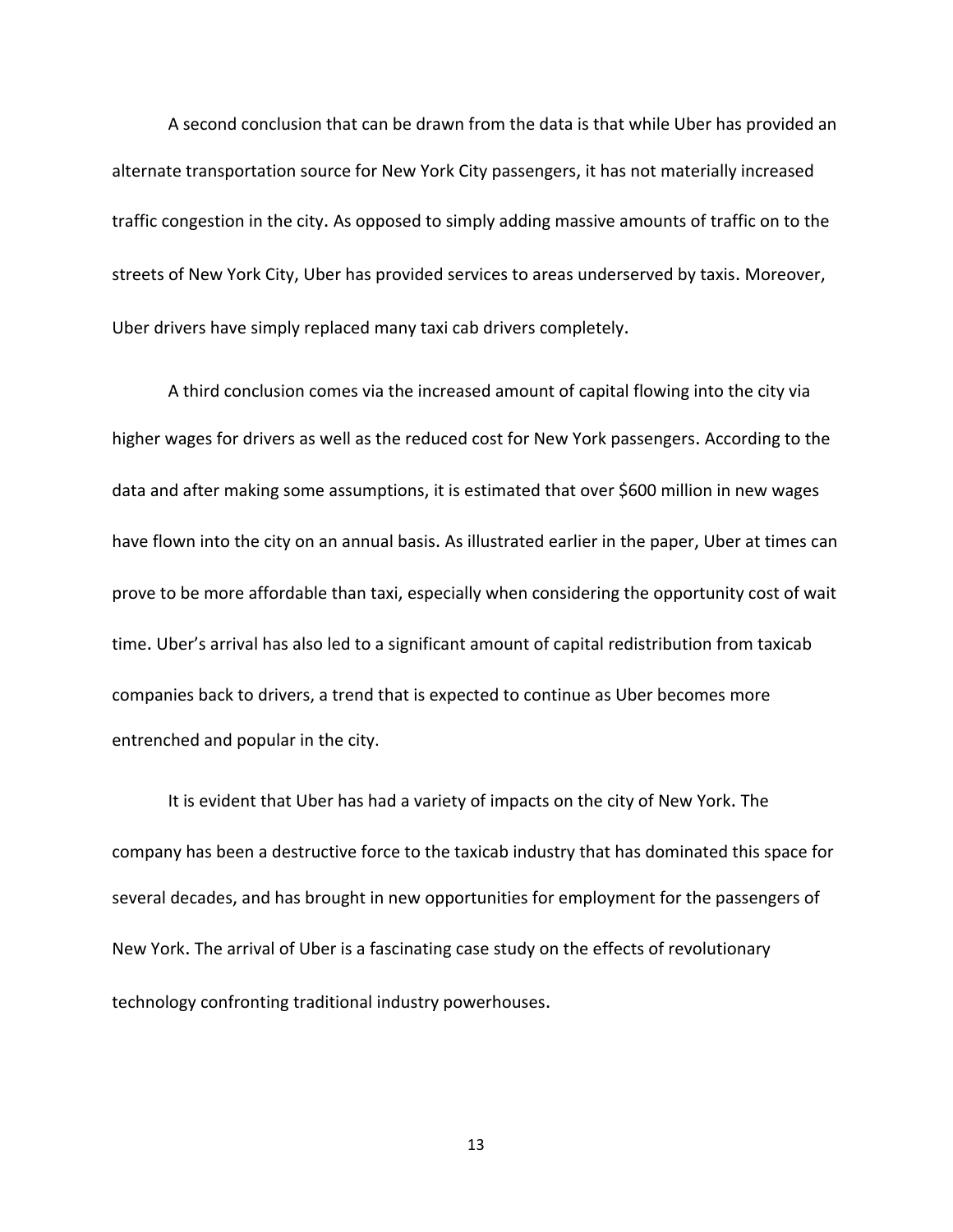### Works Cited

Bialik, C., & Bialik, R. F. (2015, October 13). Uber Is Taking Millions Of Manhattan Rides Away From Taxis. Retrieved April 19, 2016, from http://fivethirtyeight.com/features/uber-istaking-millions-of-manhattan-rides-away-from-taxis/

Bialik, C., Flowers, A., & Fischer-Baum, R. (2015, August 10). Uber Is Serving New York's Outer Boroughs More Than Taxis Are. Retrieved April 19, 2016, from https://fivethirtyeight.com/features/uber-is-serving-new-yorks-outer-boroughs-more-thantaxis-are/

D'Onfro, J. (2014, August 27). Uber Says Its Drivers Are Making \$75,000 - \$90,000 A Year. Retrieved April 19, 2016, from http://www.businessinsider.com/uber-drivers-salary-90000-2014-5

Fiegerman, S. (2015, July 22). Taxi magnate claims Uber drove him to bankruptcy. Retrieved April 19, 2016, from http://mashable.com/2015/07/22/taxibankruptcy/#DD4V9.7InqqD

Getting to Work: Transportation Policy and Access to Job Opportunities. (2011, July). Retrieved April 19, 2016, from http://civilrightsdocs.info/pdf/docs/transportation/getting-towork-july20.pdf

Hickman, J. (2015, May 26). How Uber Is Actually Killing the Value of a New York City Taxi Medallion. Retrieved April 19, 2016, from

http://www.thestreet.com/story/13153924/1/how-uber-is-actually-killing-the-value-of-a-newyork-city-taxi-medallion.html

McAlone, N. (2015, May 13). Here's how Uber got its start and grew to become the most valuable startup in the world. Retrieved April 19, 2016, from http://www.businessinsider.com/history-of-uber-and-its-rise-to-become-the-most-valuablestartup-in-the-world-2015-9

McGregor, M. (n.d.). DISRUPTING THE CAB: UBER, RIDESHARING AND THE TAXI INDUSTRY. Retrieved April 19, 2016, from http://peerproduction.net/issues/issue-6-disruptionand-the-law/essays/disrupting-the-cab-uber-ridesharing-and-the-taxi-industry/

Meyer, J. (2015, September 7). Uber-Positive: Ride-Share Firm Expands Transportation Options in Low-Income New York | Manhattan Institute. Retrieved April 19, 2016, from https://www.manhattan-institute.org/html/uber-positive-ride-share-firm-expandstransportation-options-low-income-new-york-6703.html

Meyers, L. (2015, September 11). Uber Meets Taxis' Immovable Object: Market Equilibrium. Retrieved April 19, 2016, from http://observer.com/2015/09/uber-meets-taxisimmovable-object-market-equilibrium/

Mosendz, P., & Sender, H. (2014, December 4). EXCLUSIVE: HERE'S HOW LONG IT TAKES TO GET AN UBER IN U.S. CITIES. Retrieved April 19, 2016, from